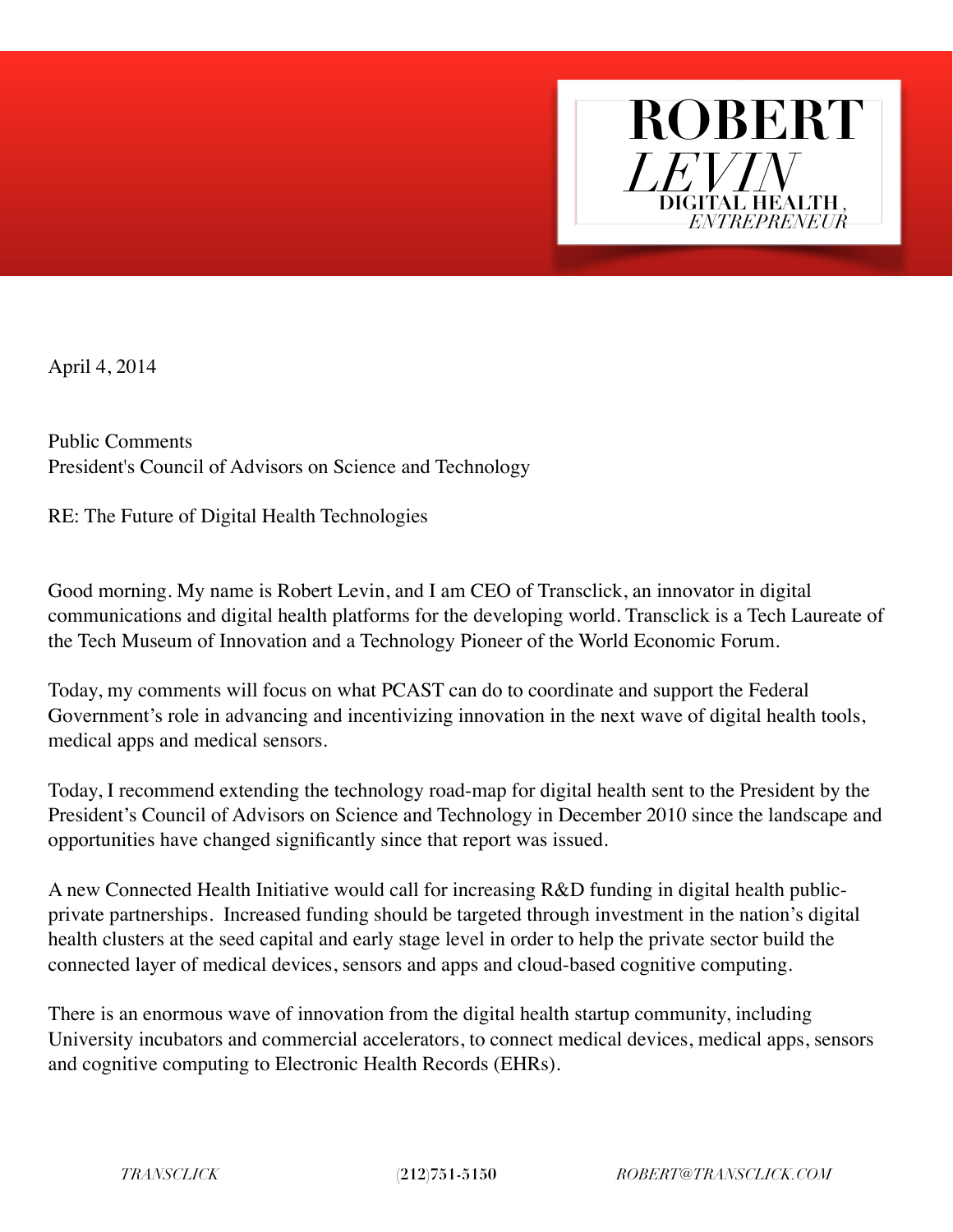

The Federal Government can build on the successful Smart and Connected Health (SCH) Program of the National Science Foundation. The Federal Government will be able to guide the military health system to incorporate relevant innovations in connected health tools and apps through increased allocations to SBIR and STTR programs from civilian and military agencies.

In addition, there will be an opportunity to facilitate new incentives for small business innovation to collaborate with the military health systems, starting with *TRICARE* and the Veteran's Administration Healthcare system.

Everyday, innovative digital health programs and initiatives continue to be designed and launched including:

- The Veterans Administration is rolling out a Mobile Care Provider Program including a Digital Health App Store to 18 VA Medical Centers. With federal support, this program can be used as a beta platform for *TRICARE* @Health.Mil, the military's healthcare system dedicated to active duty members and other federal military and civilian agencies.
- Large systems integrators are not as well connected to the digital heartbeat of innovation in our nation's digital health clusters as they could be. Therefore, Federal civilian and military agencies need to expand their outreach to digital health entrepreneurs to integrate and curate med tech platforms, including telemedicine on mobile devices integrated with medical apps and sensors.

In the next 20 years, as the world's population will increase to over 9 billion, growing shortages of doctors and nurses will be inevitable. Virtual doctors and nurses with predictive algorithms and cognitive computing in the cloud accessible to 2 billion humans on powerful mobile devices can increase the Healthcare capacity of 192 nations, leveraging American innovation in digital health.

What we need is a clear mission to support, integrate and incentivize our nation's digital health Entrepreneurs through increased R&D investment to inspire more unthinkable innovations and accelerate once improbable scientific breakthroughs.